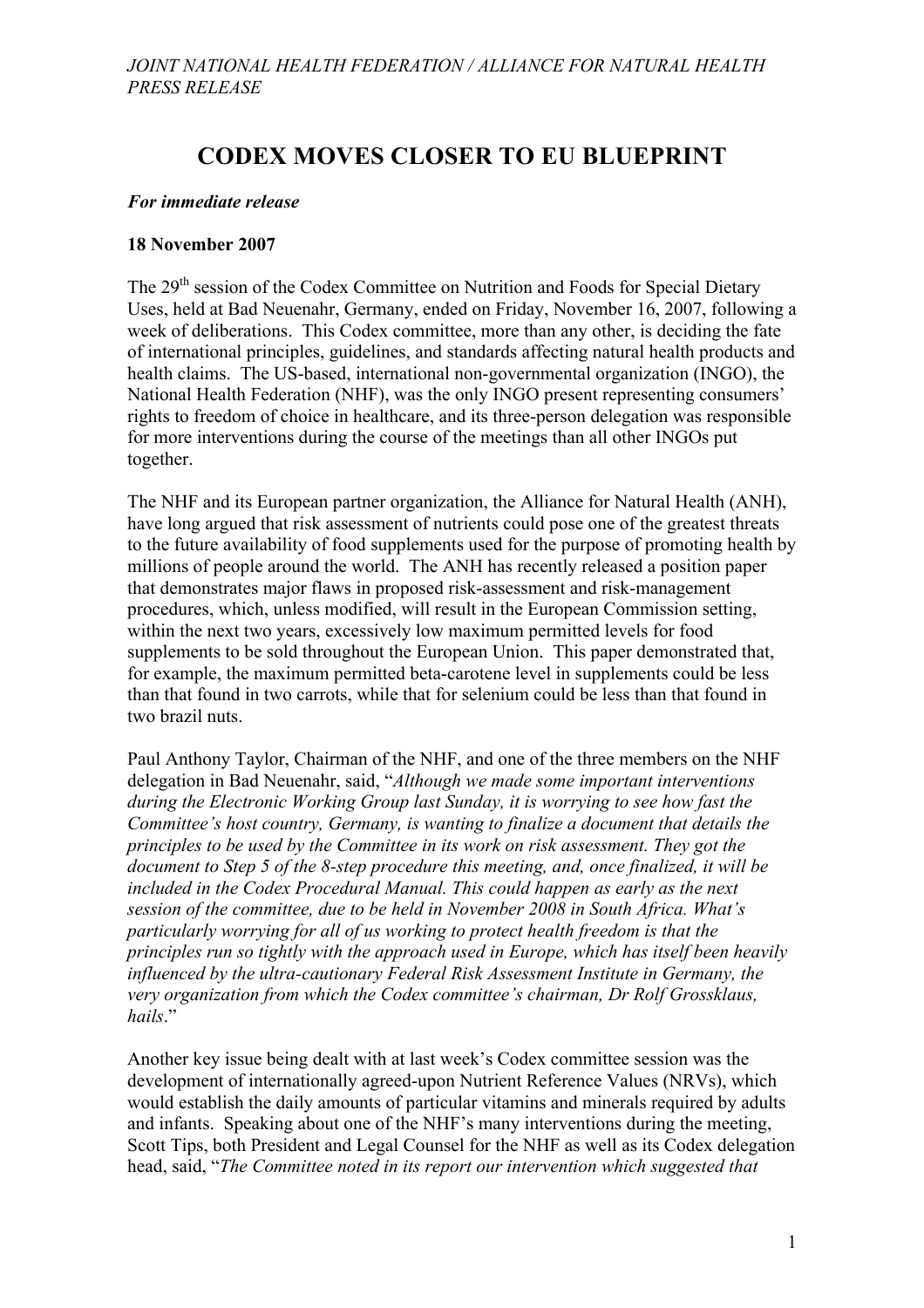## *JOINT NATIONAL HEALTH FEDERATION / ALLIANCE FOR NATURAL HEALTH PRESS RELEASE*

*there should be an additional NRV for adults, which caters for population groups with the greatest need. We were demonstrating that an average value simply doesn't work. For example, in the case of iron, most children need extra iron in supplementary form as do menstruating women. But most adult men do not; indeed, it is unhealthy for most men. If we could have at least one extra category, we could cater to the higher amounts required by pre-menopausal women rather than them having to accept the fact that half the population, in this case men, lower the value of the average that is then imposed on all adults. The bad news was that, despite the logic of this, and the fact that the intervention was recorded in the final report of the meeting, the Committee did not accept it. Codex, as so often happens, trundles on regardless of the needs of particular population groups who don't fit the law of averages.*"

Dr Robert Verkerk, scientific advisor to the NHF and executive and scientific director of the ANH, indicated that this was a critical time to re-appraise the principles and methods applied to and in risk assessment. "*This area of risk assessment is really the ticking time bomb for natural health*," said Dr Verkerk, "*it's high time that we see some top academic groups contributing to this rapidly developing field, which is now at the mercy of politics and economics, more than it is to science. You can't expect regulators lacking a thorough grasp of the science to get it right, particularly when pressure by large food and pharmaceutical interests are pushing for such low nutrient dosages that they could never be used for health promotion purposes. Governments need to recognise that health promotion using foods and food-based ingredients, in conjunction with modified lifestyles, is the new, sustainable paradigm in healthcare.*"

The NHF also intervened at one point to make the argument that NRVs should reflect the fact that the nutrient levels in soils had been greatly depleted over the last 50 years, as confirmed by a major UK study which analyses government records over this period. Similar findings have been found through analyses of US Department of Agriculture records in the United States. The Chairman of the Codex committee strongly disagreed with the NHF position, saying that a German study had stated otherwise. NHF responded that both US and Canadian studies had also confirmed the UK study. The Chairman, unmoved, refused to let the report reflect this intervention by NHF.

Another crucial agenda item of contention was the scientific basis of health claims. Just as with risk assessment, the progress of the meeting confirmed that Codex is running parallel with recent European legislation, in this case the Nutrition & Health Claims Regulation, which came into effect across the EU on 1 July 2007. In order to substantiate health claims, there is a real risk that health claims will require evidence from randomized controlled trials, which are prohibitively expensive for all but the largest food corporations. Furthermore, the NHF and other INGOs argued that observation evidence where this was of a high quality should suffice in place of randomised controlled trials, as the latter were unable to yield accurate results given that control groups could not be deprived of nutrients. The NHF continues to be deeply concerned that the scientific requirements are being set deliberately high to exclude smaller companies, which have, in fact, been the pioneers in the area of health and functional foods. Dr Verkerk echoed his concerns about the European legislation indicating that the system under consideration in Codex, just like the current EU model, is a "*passport system for big business*."

## **ENDS.**